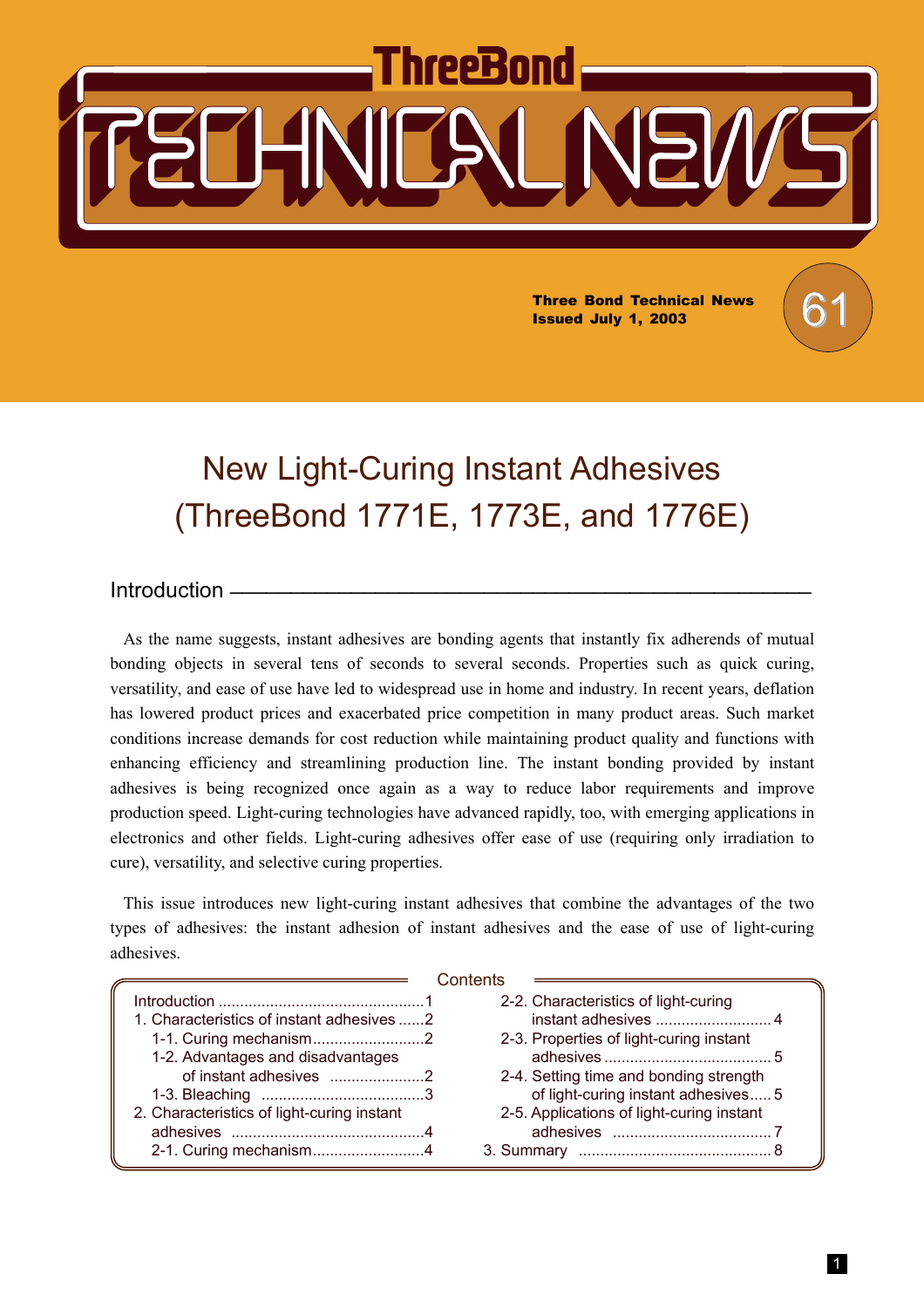## 1. Characteristics of instant adhesives

#### 1-1. Curing mechanism

The main component of instant adhesives is 2-cyanoacrylic acid ester. The molecule contains strong electrophilic groups such as cyano and carbonyl groups that result in nonuniform molecular electron density distributions, with sites of higher and lower electron density. Basic compounds such as water or amine readily attack sites of low electron density as nucleophiles, with anion polymerization progressing as shown in Figure 1. The instant bonding of instant adhesives results from this extremely sensitive anion polymerization.

The sensitive anion polymerization dominates the curing mechanism of instant adhesives, therefore, radical polymerization with heat or light is small and almost negligible. Thus, trace amounts of acidic substances are added to these adhesives to improve preservation stability. This means that when bonding mutual adherends, water adsorbed to the surfaces of the adherends neutralizes the acidic material. Curing begins when the entire adhesive comes to alkaline region. Radical polymerization inhibitors are generally added as well to prevent gradual radical polymerization in preservation, although such reactions tend to be slow.

#### 1-2. Advantages and disadvantages of instant adhesives

Table 1 summarizes the characteristics of instant adhesives.

The quick curing property of instant adhesives alone tends to attract attention. However, instant adhesives also happen to create powerful bonds on virtually any material. This versatility is a powerful

advantage, and therefore, instant adhesives are used broadly in homes and industries and for medical services.

On the other hand, it is a fact that instant adhesives have disadvantages, as listed in Table 1. Thus, bleaching effect discourages applications for which appearance is important. Since cured instant adhesive tends to be hard and brittle, bonded areas have low impact, peeling, and thermal shock resistance.

The selection of monomer types and new additives is gradually removing such disadvantages. For example, adding rubber to instant adhesives improves impact resistance and peeling resistance.<sup>1)</sup>

For the bonding of optical materials and ornaments, bleaching effect is probably one of most significant disadvantages of instant adhesive, due to degradation of the appearance and contamination of bonded object materials by the adhesive. The following subsection briefly discusses the principles of bleaching.

| Table 1: Advantages and disadvantages of |
|------------------------------------------|
| instant adhesives                        |

Nu<sup>-</sup> (nucleophile) forms under light irradiation!



Figure 1: Overview of photo anion polymerization reaction mechanism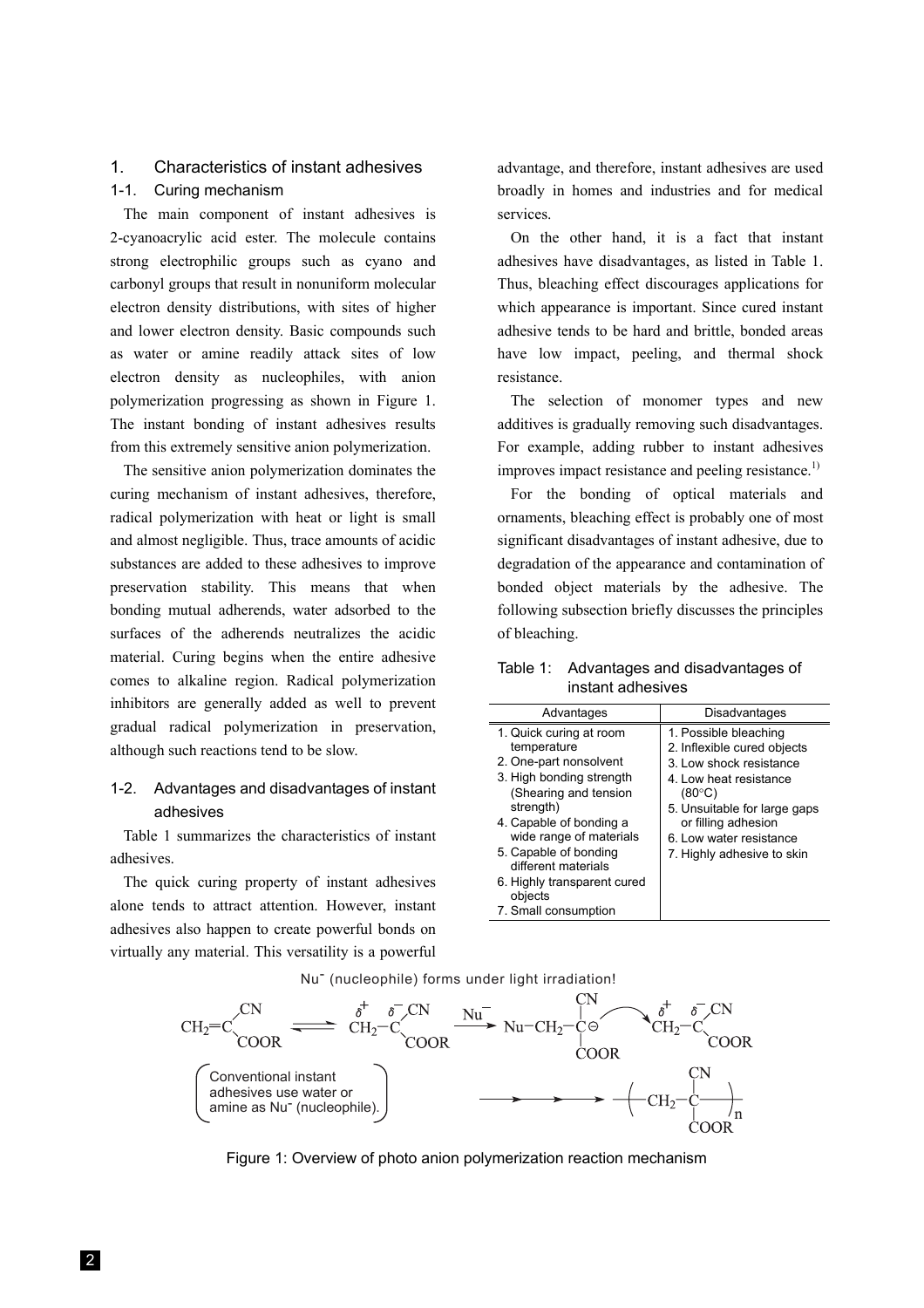#### 1-3. Bleaching effect

Bleaching effect is a phenomenon in which the gas evaporated from the instant adhesive monomer reacts with airborne moisture to form a white powder that adsorbs to adherends, lending a cloudy appearance, as shown in Figure 2. Bleaching effect is particularly disadvantageous for optical materials and ornaments.



Left: Bonding without bleaching Right: Bonding with bleaching

Figure 2: Principles of bleaching and bonding examples

Given below are several approaches to avoiding bleaching effect.

#### (1) Method that forces curing with curing

#### accelerator

This method cures the adhesive before the monomer gas evaporates, thereby preventing bleaching effect. However, this method still results in an unattractive adhesive finish. Rapid curing of the adhesive also creates large internal stresses, which tends to reduce bonding strength. Lastly, the accelerator is an organic solvent that poses problems for the working environment. Nevertheless, this method offers remarkably rapid curing. (ThreeBond 1796 series)

#### (2) Using odor free, low bleaching adhesives

The monomer vapor pressure varies with the type of ester in the 2-cyanoacrylic acid ester. Longer ester structures result in lower vapor pressure, impeding evaporation. Keeping the gas from evaporating generally prevents bleaching effect. However, large ester structures also tend to slow setting times and reduce bonding strength. (ThreeBond 1721C)

#### (3) Precise coating using a coater

Since bleaching effect is caused mainly by gas vaporizing from excess monomer, using a coater to control the amount of coating would resolve the problem. This method would also increase coating precision, reliability, and speed. However, it fails to address the root cause of bleaching effect. (Coater S-II, SMF-02B)

#### (4) Using a light-curing instant adhesive

Adding a photo polymerization initiator to an adhesive to generate anion species enables curing of instant adhesives by exposure to light. Since excess adhesive is cured by light, this technique avoids bleaching effect without impairing appearance and decreasing bonding strength. However, light-curing requires an initial investment for various equipment, including the light source irradiator. (ThreeBond 1770 series)

Table 2 summarizes the preceding discussion. In general, light-curing instant adhesives represent the best choice for preventing bleaching effect.

The next and subsequent subsections describe various details of light-curing instant adhesives.

Table 2: Characteristics of methods for preventing bleaching effect

| With<br>accelerator       |   | Low-bleaching type<br><b>TB1721C</b> | With<br>coater | Light-curing instant<br>adhesives |  |
|---------------------------|---|--------------------------------------|----------------|-----------------------------------|--|
| Anti-bleaching capability | 0 |                                      | ( ~ ( )        |                                   |  |
| Ease of use               |   | (Θ                                   | 0              |                                   |  |
| 0<br>Curing speed         |   | $\sim$ (                             |                |                                   |  |
| Bonding strength          |   |                                      | 0              |                                   |  |
| Cosmetic aspects          |   |                                      |                |                                   |  |
| Cost effectiveness        |   |                                      |                |                                   |  |
| Environmental safety      |   | О                                    |                |                                   |  |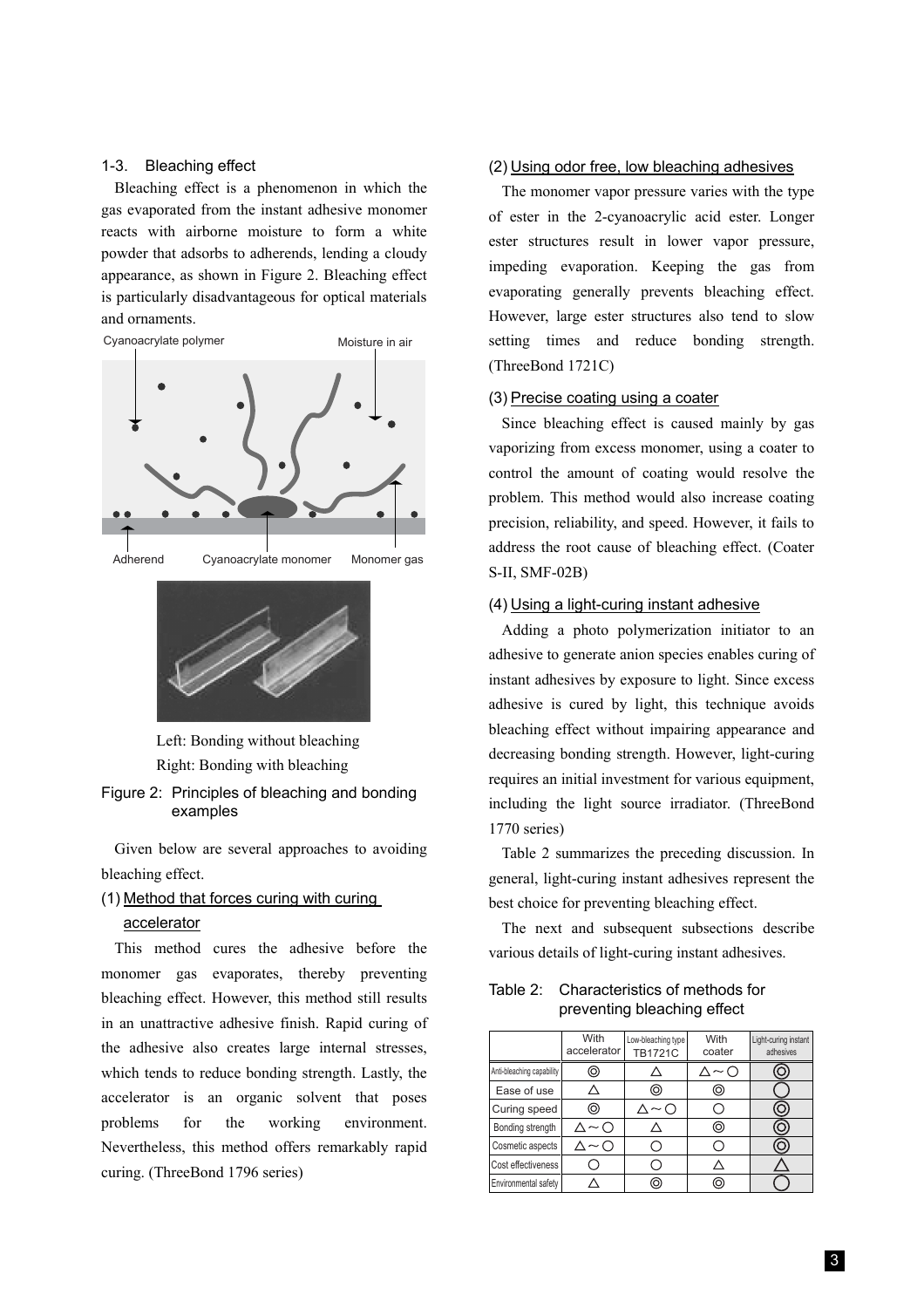#### 2. Characteristics of light-curing instant adhesives

#### 2-1. Curing mechanism

As shown in Figure 1, a light-curing instant adhesive cures on irradiation by ultraviolet or visible light, thanks to a photo polymerization initiator contained in the adhesive that decomposes and generates anion species (Nu (nucleophile)), which then advances anion polymerization.

Conventional light-curing resins include radical polymerization and cation polymerization type resins. Much technological expertise has accumulated for radical polymerization type resins in particular, resulting in a wide range of adhesives based on various resin combinations.

Among these, anion types (including instant adhesives) that use anion species as polymerization initiators remain at the stage of basic research due to their instability and handling difficulty. Only several studies have been reported to date. Kutal and Yamaguchi et al. (University of Georgia, 2)) reported that 2-cyanoacrylic acid esters undergo photo-induced polymerization with the addition of metallocene derivatives such as benzoylferrocene. However, the report addresses only aspects such as: "increased viscosity" and "gelation," with no discussion of preservation stability. In short, the report is not useful in advancing practical adhesive applications.

Our research has shown that radical generators significantly activate the reactivity of the above ferrocene derivative. We have succeeded in developing light-curing instant adhesives with excellent light-curing properties and good preservation stability through concurrent use of adhesives and radical generators.

As shown in Figure 3, light-curing instant adhesives are activated by light irradiation, which cures excess adhesive that laps from the adherends of bonded materials. Based on instant adhesives, the portion between the adherends cures instantly by moisture curing, as do conventional instant adhesives.



Curing as a conventional instant adhesive

Figure 3: Curing mechanism

#### 2-2. Characteristics of light-curing instant adhesives

Light-curing instant adhesives combine both light curing and moisture curing. This combination reduces bleaching effect and improves surface curing and filling bonding properties, and vastly expands applications.

Table 3 compares the characteristics of light-curing instant adhesives, conventional instant adhesives, and typical light-curing resin.

#### Table 3: Characteristics of light-curing instant adhesives

|                                     | Instant<br>adhesives | Light-curing instant<br>adhesives | Light-curing<br>resins |  |
|-------------------------------------|----------------------|-----------------------------------|------------------------|--|
| Bonding of light-blocking materials |                      |                                   |                        |  |
| Curing of excess portions           | x                    |                                   |                        |  |
| Surface curing property             |                      |                                   |                        |  |
| Bleaching                           |                      |                                   |                        |  |
| Temporary retaining jigs            | Not required         | Not required                      | Required               |  |

#### (1) Good bonding properties for light-blocking materials

Although transparent materials pose no problems, ordinary light-curing resins fail to cure when used to bond light-blocking materials, as shown in Figure 3, since the materials block light. In contrast, light-curing instant adhesives cure instantly via moisture curing in the gaps between adherends. Light-curing instant adhesives are thus associated with lower incidence of curing failures than light-curing resins due to insufficient light irradiation, even for transparent adherends.

#### (2) Good surface curing of excess adhesives prevents bleaching effect

While conventional instant adhesives cure instantly in the gaps between adherends, excess adhesive remaining as a liquid cures slowly, reacting with airborne moisture. This behavior is due to an imbalance between the acid stabilizer and the alkaline initiator, with too much stabilizer for the amount of moisture. Under these conditions, the monomer gas evaporates readily and promotes bleaching effect. In contrast, light-curing instant adhesives and light-curing resins require only light to cure.

It should be noted that oxygen inhibits the curing of light-curing resins that cure by radical polymerization, resulting in poor surface curing characteristics.

(3) No fixing jig required at bonding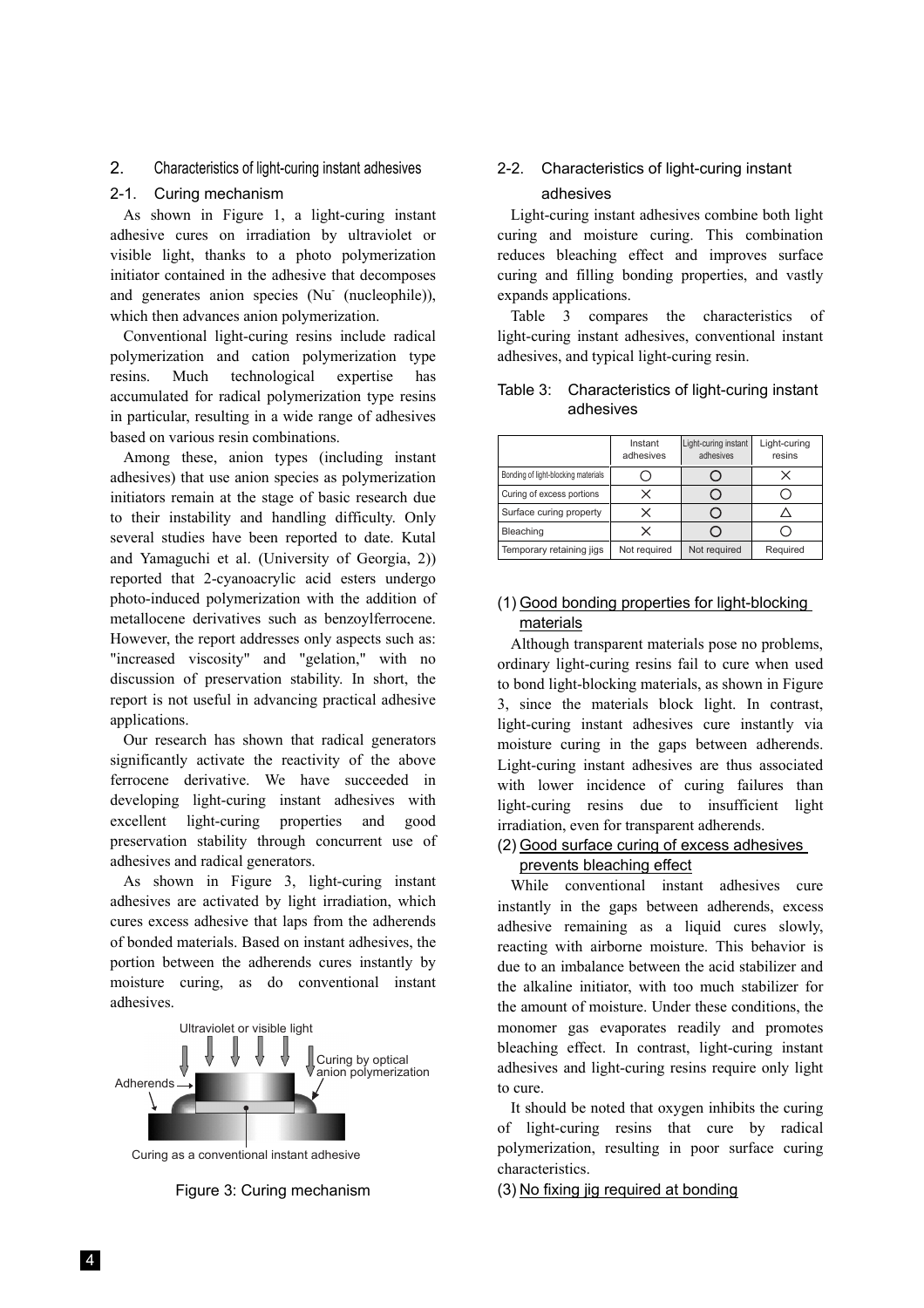While light-curing resins require fixing jigs until exposed to light, most light-curing instant adhesives have the advantage of adhering when applied to the adherends, eliminating the need for fixing jigs. This extremely useful characteristic reduces labor costs and increases speed of production lines.

#### 2-3. Properties of light-curing instant adhesives

Table 4 shows the properties for ThreeBond 1771E, 1773E, and 1776E.

|         | Items                                                          |                      | Unit                                       | <b>TB1771E</b>            | <b>TB1773E</b>       | <b>TB1776E</b>       |  |
|---------|----------------------------------------------------------------|----------------------|--------------------------------------------|---------------------------|----------------------|----------------------|--|
| Monomer | Color and appearance                                           |                      |                                            | Transparent yellow liquid |                      |                      |  |
|         | Main component                                                 |                      | -                                          | 2-cyanoacrylic acid ester |                      |                      |  |
|         | Viscosity                                                      |                      | mPa·s                                      | 2                         | 150                  | 1000                 |  |
| Polymer | Linear expansion coefficient ( $0^{\circ}$ C-100 $^{\circ}$ C) |                      | $\times$ 10 <sup>-6</sup> / <sup>°</sup> C | 81-103                    | 75-99                | 70-99                |  |
|         | Glass transition temperature Tg                                |                      | $^{\circ}$ C                               | 124                       | 123                  | 117                  |  |
|         | Standard curing<br>conditions                                  | Ultraviolet curing   | kJ/m <sup>2</sup>                          | 10                        | 10                   | 10                   |  |
|         |                                                                | Visible light curing | kJ/m <sup>2</sup>                          | 0.4                       | 0.2                  | 0.2                  |  |
|         | Dielectric breakdown voltage                                   |                      | kV/mm                                      | 27.0                      | 26.0                 | 25.8                 |  |
|         | Volume resistivity                                             |                      | $\Omega \cdot m$                           | $5.4 \times 10^{13}$      | $5.9 \times 10^{13}$ | $5.4 \times 10^{13}$ |  |
|         | Surface resistivity                                            |                      | Ω                                          | $1.2 \times 10^{13}$      | $5.9 \times 10^{12}$ | $1.2 \times 10^{13}$ |  |
|         | <b>Dielectric</b><br>constant                                  | 1 MHz                |                                            | 3.27                      | 2.69                 | 2.90                 |  |
|         |                                                                | 1 MHz                |                                            | 4.05                      | 3.34                 | 3.61                 |  |
|         | <b>Dielectric</b><br>tangent                                   | 1 MHz                |                                            | 0.0511                    | 0.0529               | 0.0555               |  |
|         |                                                                | 1 MHz                |                                            | 0.0522                    | 0.0534               | 0.0548               |  |

#### Table 4: Properties of light-curing instant adhesives

#### 2-4. Setting time and bonding strength of light-curing instant adhesives

Light-curing instant adhesives offer good bonding properties for various substrates, similar to conventional instant adhesives. Table 5 shows an example of the setting time and bonding strength of light-curing instant adhesives. The tension shearing adhesive strength in the table is assessed in a tension shear test after applying adhesives under conditions of 25°C and 50% humidity, followed by 24 hours of curing. Except for materials (such as metals) that are stronger than the adhesives themselves, most adherends exhibit material break (i.e., the material breaks before the adherends due to the strength of the bond).

Not shown in Table 5 is another advantage of light-curing instant adhesives, this being that nonpolar or highly crystalline resins, generally

regarded as difficult to bond, can bond strongly. For example, in combination with a primer (ThreeBond 1797), light-curing instant adhesives create strong bonds when used with polyethylene, polypropylene, polyacetal, soft polyvynyl-chlorides including large amounts of plasticizer, silicone rubber, and EPDM rubber.

Figure 4 shows the curing speed for moisture curing and light curing. As previously discussed, conventional instant adhesives are moisture-curing type. However, moisture-curing adhesives do not cure fully when initially applied to adherends. Although bonding strength increases rapidly at first, to complete curing generally it requires 12 to 24 hours at room temperature.

Light irradiation allows a bond to attain final strength in approximately 10 seconds. Thus, the optimal curing method is to temporarily fix the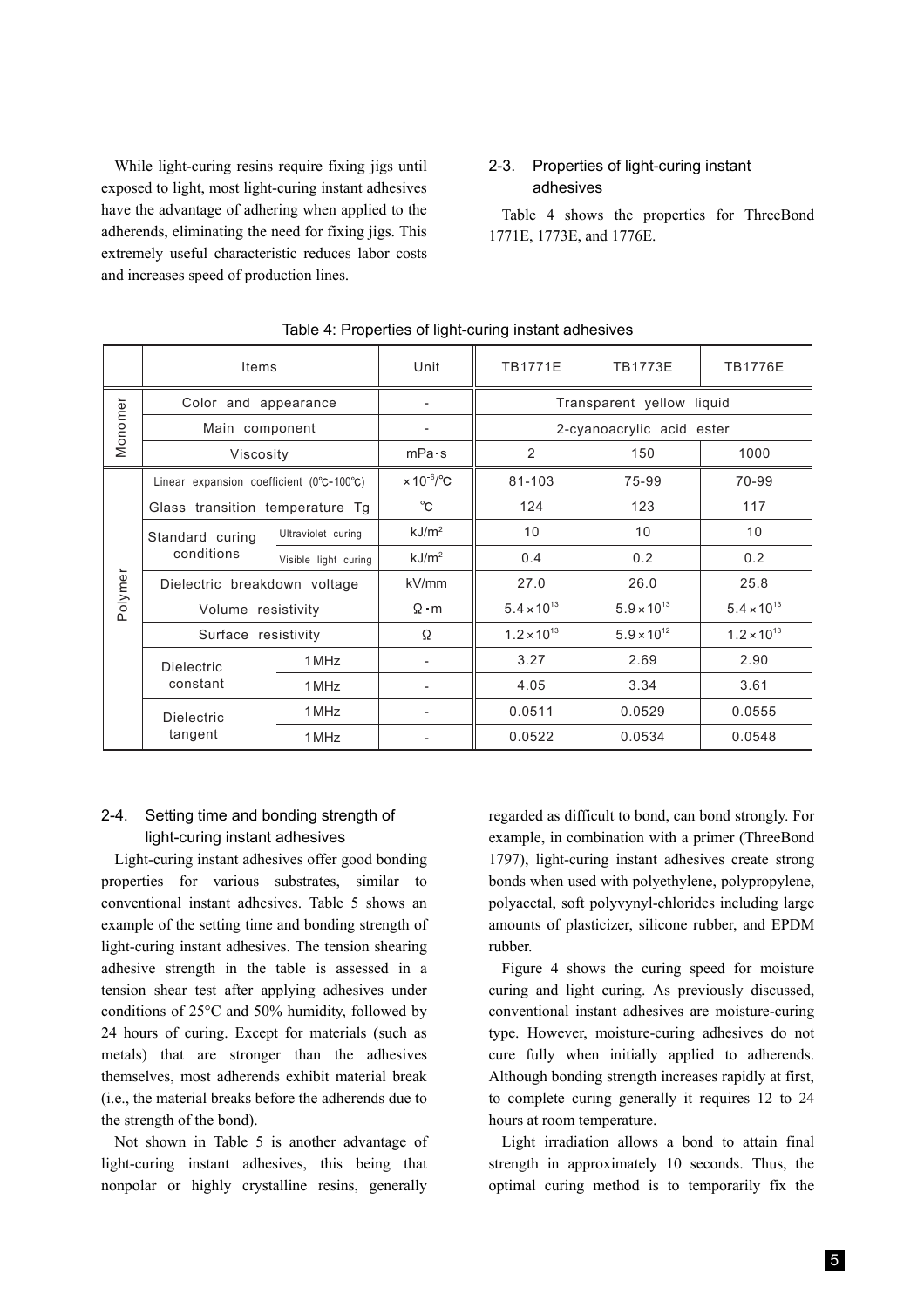adherends by moisture curing, then to cure completely by light irradiation.

Instant adhesives generally function also as reactive "solvents" capable of dissolving the surfaces of certain plastic materials, including acrylic, polycarbonate, and ABS. Table 5 shows that the setting times for acrylic and polycarbonate are relatively slow. This is due the mutual solution of instant adhesive and the plastic in the bonding area.

Since they cure instantly, light-curing instant adhesives can prevent the dissolution of plastic surfaces in such cases.

| Adherends           | Setting time (seconds) |                |                | Tension shearing adhesive strength (MPa) |                |                                   |
|---------------------|------------------------|----------------|----------------|------------------------------------------|----------------|-----------------------------------|
|                     | <b>TB1771E</b>         | <b>TB1773E</b> | <b>TB1776E</b> | <b>TB1771E</b>                           | <b>TB1773E</b> | <b>TB1776E</b>                    |
| Polycarbonate       | 12                     | 15             | 20             | 11.0<br>$(\star)$                        | $8.9$ (*)      | $(*)$<br>9.1                      |
| <b>ABS</b>          | 2                      | 3              | 7              | $(*)$<br>7.4                             | 6.7<br>$(*)$   | 7.0<br>$(*)$                      |
| 6-nylon             | 5                      | 7              | 15             | $(*)$<br>7.1                             | 7.1 $(*)$      | $7.2$ (*)                         |
| PET                 | 2                      | 7              | 10             | 12.2<br>$(*)$                            | 12.9<br>$(*)$  | 12.8<br>$(*)$                     |
| Acrylic             | 15                     | 25             | 45             | 5.8<br>$(*)$                             | 8.4<br>$(*)$   | 8.5<br>$(*)$                      |
| <b>NBR</b>          | 2                      | 2              | 2              | 0.5<br>$(*)$                             | $0.5$ (*)      | 0.5<br>$(*)$                      |
| Paper (woody paper) | 5                      | 15             | 30             | $ (*)$                                   | $ (*)$         | $(*)$<br>$\overline{\phantom{a}}$ |
| Iron                | 3                      | 5              | 10             | 15.1                                     | 15.9           | 16.8                              |
| Stainless steel     | 3                      | 7              | 15             | 11.9                                     | 11.3           | 12.4                              |
| Aluminum            | 3                      | 10             | 20             | 10.6                                     | 11.2           | 11.4                              |
| Copper              | 3                      | 7              | 20             | 11.5                                     | 13.5           | 11.5                              |
| <b>Brass</b>        | 3                      | 5              | 15             | 9.2                                      | 10.3           | 10.9                              |

Table 5: Setting time and bonding strength of light-curing instant adhesives

Test method: 3TS-220-04 (Setting time) (\*) indicates material breaking.

3TS-301-11 (Tension shearing adhesive strength) [Tension speed 10 mm/min]



(Note) The light irradiation condition is 3.5 kJ/m<sup>2</sup> with a 4-kW high-pressure mercury-vapor lamp. Moisture curing is performed in shade at 25°C and 50% humidity.

Figure 4: Comparison of curing speed for moisture curing and light curing (Adherends: polycarbonate)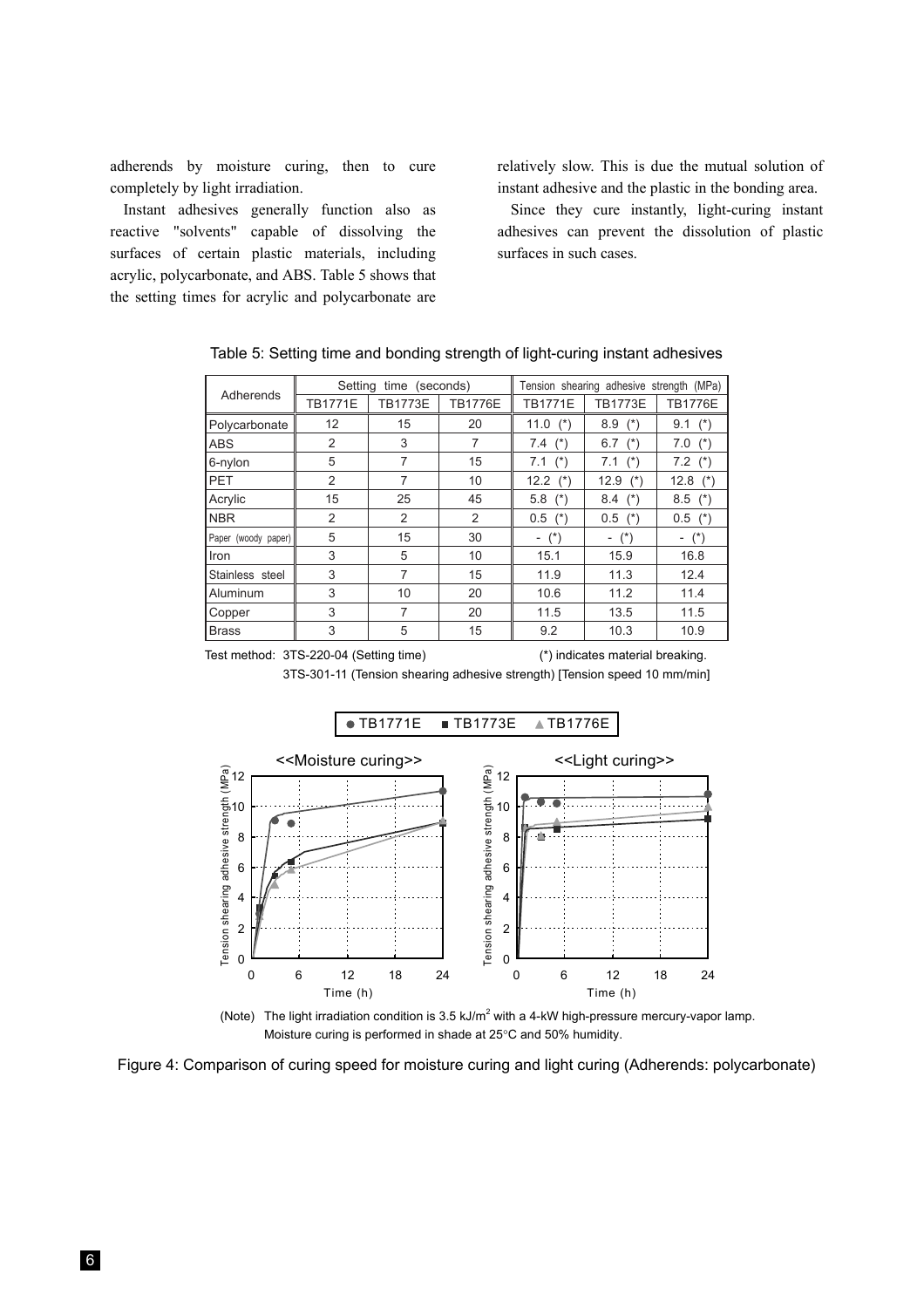## 2-5. Applications of light-curing instant

## adhesives

Light-curing instant adhesives offer a vast range of applications, including electric and electronic components, fields in which conventional instant adhesives are not used, and precision components. They are used not just to create surface bonding with various adherends, but for applications involving sealing, potting, and fixing. Additionally, since light-curing instant adhesives have the advantage of curing at lower illumination than typical light-curing resins, that is, since they cure faster, they should improve productivity in fast production lines. Major applications are listed below.

- (1) Electric, electronic, optical, and general components requiring non-bleaching properties
- (2) Fixing and bonding of supports around optical lenses
- (3) Fixing and bonding of various light-blocking adherends
- (4) Reinforcement of IC attachment
- (5) Bonding of fitting sections such as printer heads and bearings
- (6) Bonding of the fitting section of a drum motor and main shaft
- (7) Fixing and bonding of ornamental materials
- (8) Assembly of hypodermic needles and syringes
- (9) Creation of Braille characters and graphics

Advancing miniaturization and driving to reduce weight has resulted in single components having extremely fine structures. Even the portions that could conventionally be irradiated with sufficient light, now the irradiation often causes problems. In such cases, light-curing instant adhesives that use both light and moisture curing are effective in providing reliable curing and bonding.

With increasing miniaturization, printed circuit boards use less solder. But since bonding strength must be maintained, light-curing instant adhesives are used to reinforce solder.

For metal plated plastic components, conventional light-curing or anaerobic resins sometimes fail to bond the adherends. In some cases, light-curing instant adhesives are used, due to their even broader bonding capabilities for a wide range of materials.

Components such as hypodermic needles and syringes have direct effects upon the human body. Reliable complete bonding and curing is critical in their assembly. Light-curing instant adhesives are also used for Braille characters and graphics, since the surface curing of light-curing resins is relatively poor due to oxygen-induced curing inhibition, as already discussed, and touching incompletely cured portions with hand may result in skin irritations. Light-curing instant adhesives are not affected by curing inhibition with oxygen. It can be said a better adhesive.